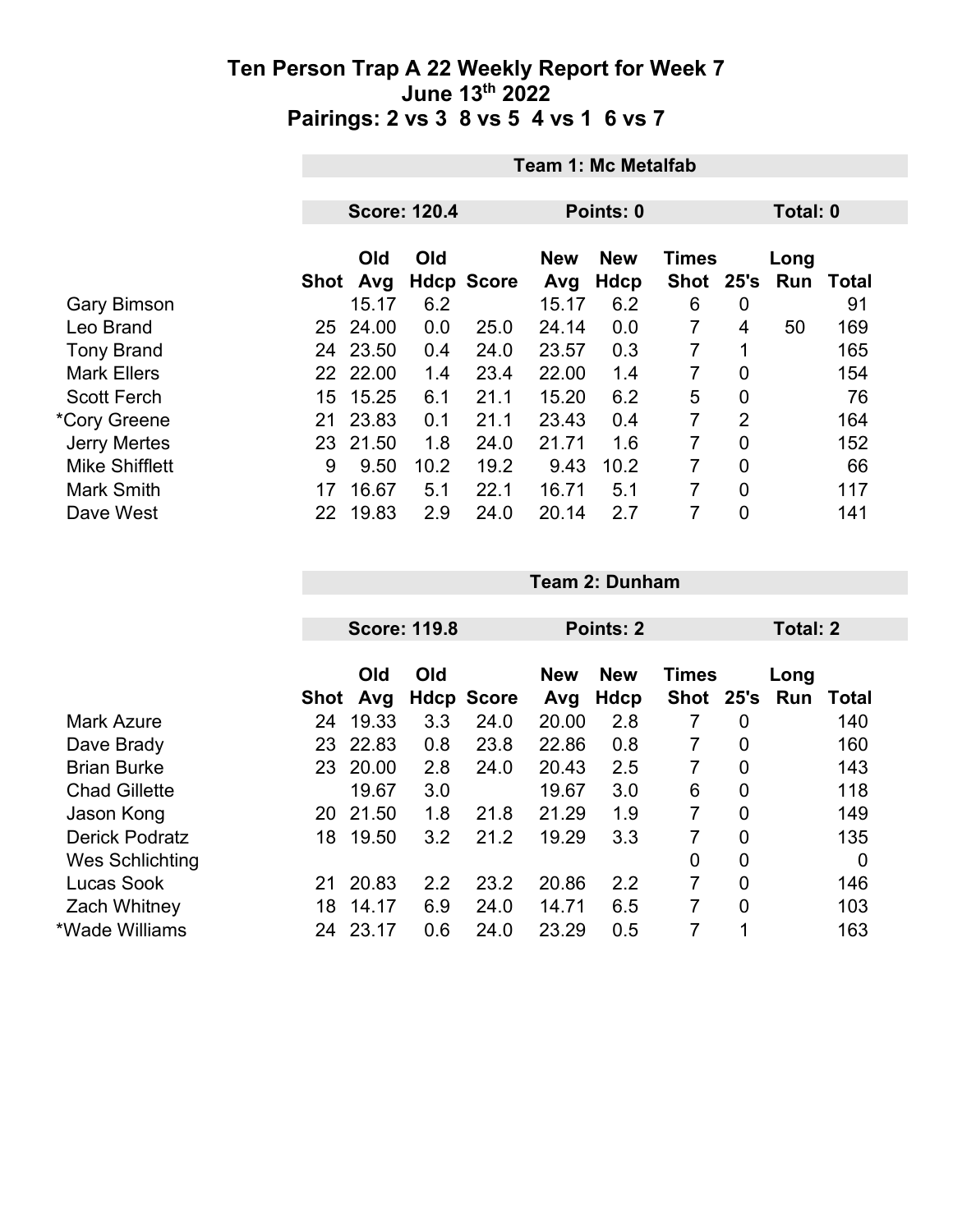|                         |                     | <b>Team 3: Fire Shots</b> |     |                   |                   |                           |                           |                |             |       |  |
|-------------------------|---------------------|---------------------------|-----|-------------------|-------------------|---------------------------|---------------------------|----------------|-------------|-------|--|
|                         |                     |                           |     |                   |                   |                           |                           |                |             |       |  |
|                         | <b>Score: 113.5</b> |                           |     |                   |                   | Points: 0                 |                           | Total: 0       |             |       |  |
|                         |                     | Old<br>Shot Avg           | Old | <b>Hdcp Score</b> | <b>New</b><br>Avg | <b>New</b><br><b>Hdcp</b> | <b>Times</b><br>Shot 25's |                | Long<br>Run | Total |  |
| Mike Baumann            |                     | 18.50                     | 3.9 |                   | 18.50             | 3.9                       | 6                         | $\overline{0}$ |             | 111   |  |
| <b>Joe Cairl</b>        |                     | 16.83                     | 5.0 |                   | 16.83             | 5.0                       | 6                         | $\overline{0}$ |             | 101   |  |
| Dan Engstrom            | 18                  | 17.50                     | 4.6 | 22.6              | 17.57             | 4.5                       | 7                         | 0              |             | 123   |  |
| Ezra Engstrom           | 17                  | 19.80                     | 2.9 | 19.9              | 19.33             | 3.3                       | 6                         | 0              |             | 116   |  |
| <b>Tiffany Engstrom</b> | 17                  | 18.20                     | 4.1 | 21.1              | 18.00             | 4.2                       | 6                         | $\overline{0}$ |             | 108   |  |
| Dennis Jones            | 21                  | 16.17                     | 5.5 | 24.0              | 16.86             | 5.0                       | 7                         | $\overline{0}$ |             | 118   |  |
| *Brian Larson           | 15                  | 17.67                     | 4.4 | 19.4              | 17.29             | 4.7                       | 7                         | 0              |             | 121   |  |
| <b>Todd Lindorff</b>    |                     | 22 21.83                  | 1.5 | 23.5              | 21.86             | 1.5                       | 7                         | $\overline{0}$ |             | 153   |  |
| <b>Travis Swanson</b>   | 10                  | 13.17                     | 7.6 | 17.6              | 12.71             | 7.9                       | 7                         | $\overline{0}$ |             | 89    |  |
| <b>Mark Winczewski</b>  | 15                  | 13.50                     | 7.4 | 22.4              | 13.71             | 7.2                       | 7                         | 0              |             | 96    |  |

**Team 4: The Yotters**

|                      |      | <b>Score: 120.8</b> |     |                   |                                          | Points: 2 |               | Total: 2       |      |       |  |
|----------------------|------|---------------------|-----|-------------------|------------------------------------------|-----------|---------------|----------------|------|-------|--|
|                      |      | Old<br>Old          |     |                   | <b>New</b><br><b>Times</b><br><b>New</b> |           |               |                | Long |       |  |
|                      | Shot | Avg                 |     | <b>Hdcp Score</b> | Avg                                      | Hdcp      | Shot 25's Run |                |      | Total |  |
| *Jason Amundsen      | 21   | 22.50               | 1.1 | 22.1              | 22.29                                    | 1.2       |               |                |      | 156   |  |
| <b>Shawn Bradley</b> |      | 22 23.50            | 0.4 | 22.4              | 23.29                                    | 0.5       |               | 2              |      | 163   |  |
| James Eshelman       | 18   | 16.33               | 5.4 | 23.4              | 16.57                                    | 5.2       | 7             | 0              |      | 116   |  |
| <b>Steve Lorr</b>    |      | 23 23.33            | 0.5 | 23.5              | 23.29                                    | 0.5       |               | 2              |      | 163   |  |
| <b>Brooks O</b>      | 22   | 21.00               | 2.1 | 24.0              | 21.20                                    | 2.0       | 5             | 1              |      | 106   |  |
| John Oyen            | 25   | 21.50               | 1.8 | 25.0              | 22.00                                    | 1.4       | 7             | 1              | 25   | 154   |  |
| <b>Aaron Peltier</b> | 21   | 23.67               | 0.2 | 21.2              | 23.29                                    | 0.5       | 7             | $\overline{2}$ |      | 163   |  |
| Erin Quaranta        | 25   | 22.00               | 1.4 | 25.0              | 22.43                                    | 1.1       | 7             | $\overline{2}$ | 25   | 157   |  |
| <b>Terry Raboin</b>  | 18   | 20.00               | 2.8 | 20.8              | 19.71                                    | 3.0       |               | 0              |      | 138   |  |
| <b>Barb Yotter</b>   | 20   | 19.67               | 3.0 | 23.0              | 19.71                                    | 3.0       |               | 0              |      | 138   |  |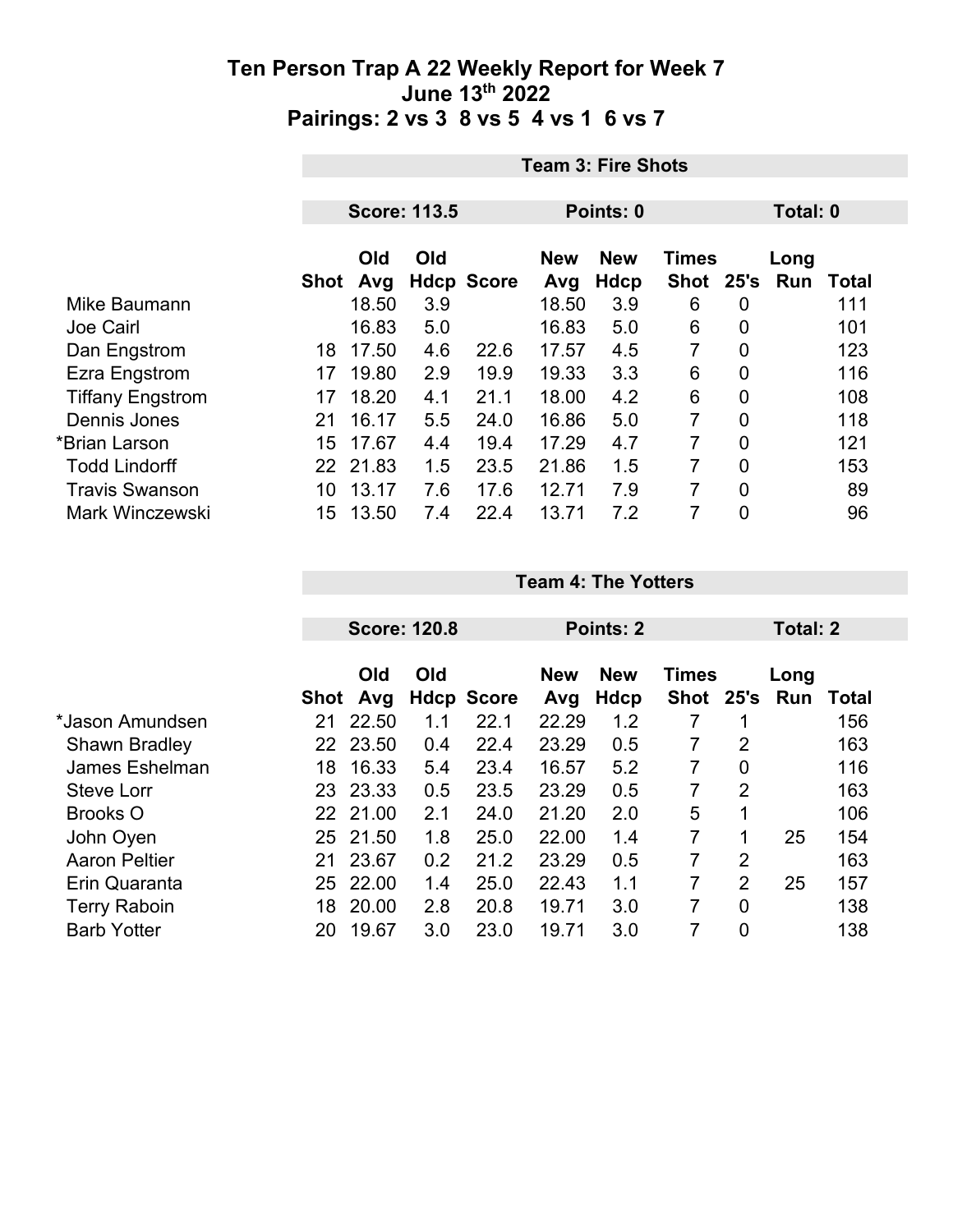|    |            |                                       |                     |                   |                           |             | Total: 2       |              |                                     |  |  |
|----|------------|---------------------------------------|---------------------|-------------------|---------------------------|-------------|----------------|--------------|-------------------------------------|--|--|
|    | Old<br>Avg | Old                                   | <b>Score</b>        | <b>New</b><br>Avg | <b>New</b><br><b>Hdcp</b> | <b>Shot</b> | 25's           | Long<br>Run  | <b>Total</b>                        |  |  |
|    |            | 0.8                                   | 23.8                | 22.86             | 0.8                       |             |                |              | 160                                 |  |  |
|    | 18.60      | 3.8                                   |                     | 18.60             | 3.8                       | 5           | 0              |              | 93                                  |  |  |
|    | 22.17      | 1.3                                   |                     | 22.17             | 1.3                       | 6           | 0              |              | 133                                 |  |  |
|    |            | 1.1                                   | 24.0                | 22.71             | 0.9                       | 7           | 0              |              | 159                                 |  |  |
| 20 | 18.83      | 3.6                                   | 23.6                | 19.00             | 3.5                       | 7           | $\overline{0}$ |              | 133                                 |  |  |
| 24 |            | 0.8                                   | 24.0                | 23.00             | 0.7                       | 7           | 0              |              | 161                                 |  |  |
| 24 |            |                                       | 24.0                | 24.00             | 0.0                       | 1           | 0              |              | 24                                  |  |  |
|    | 13.80      | 7.1                                   |                     | 13.80             | 7.1                       | 5           | $\overline{0}$ |              | 69                                  |  |  |
| 14 | 15.33      | 6.1                                   | 20.1                | 15.14             | 6.2                       | 7           | 0              |              | 106                                 |  |  |
| 20 | 21.83      | 1.5                                   | 21.5                | 21.57             | 1.7                       | 7           | 0              |              | 151                                 |  |  |
|    |            | Shot<br>23 22.83<br>24 22.50<br>22.83 | <b>Score: 119.4</b> | Hdcp              |                           | Points: 2   |                | <b>Times</b> | Team 5: Lead Delivery for Mr Pigeon |  |  |

|                       |      | <b>Score: 120.4</b> |      |                   |                   | Points: 0          |              | Total: 0 |                             |     |  |
|-----------------------|------|---------------------|------|-------------------|-------------------|--------------------|--------------|----------|-----------------------------|-----|--|
|                       | Shot | Old<br>Avg          | Old  | <b>Hdcp Score</b> | <b>New</b><br>Avg | <b>New</b><br>Hdcp | <b>Times</b> |          | Long<br>Shot 25's Run Total |     |  |
| Alex Bickford         | 23   | 22.00               | 1.4  | 24.0              | 22.14             | 1.3                |              | 2        |                             | 155 |  |
| <b>Jack Bickford</b>  |      | 0.00                | 16.8 |                   |                   |                    | 0            | 0        |                             | 0   |  |
| <b>Jeff Bickford</b>  | 24   | 19.50               | 3.2  | 24.0              | 20.14             | 2.7                | 7            | 0        |                             | 141 |  |
| *Chris Bloss          | 23   | 23.17               | 0.6  | 23.6              | 23.14             | 0.6                |              | 0        |                             | 162 |  |
| <b>Nathan Bloss</b>   | 25   | 24.00               | 0.0  | 25.0              | 24.14             | 0.0                |              | 3        | 25                          | 169 |  |
| <b>Bloss Brandon</b>  | 12   | 15.67               | 5.8  | 17.8              | 14.75             | 6.5                | 4            | 0        |                             | 59  |  |
| Austin Kapann         |      | 23 22.80            | 0.8  | 23.8              | 22.83             | 0.8                | 6            | 1        |                             | 137 |  |
| <b>Kevin Markuson</b> |      |                     |      |                   |                   |                    | 0            | 0        |                             | 0   |  |

**Team 6: Pull, Bang, Dang**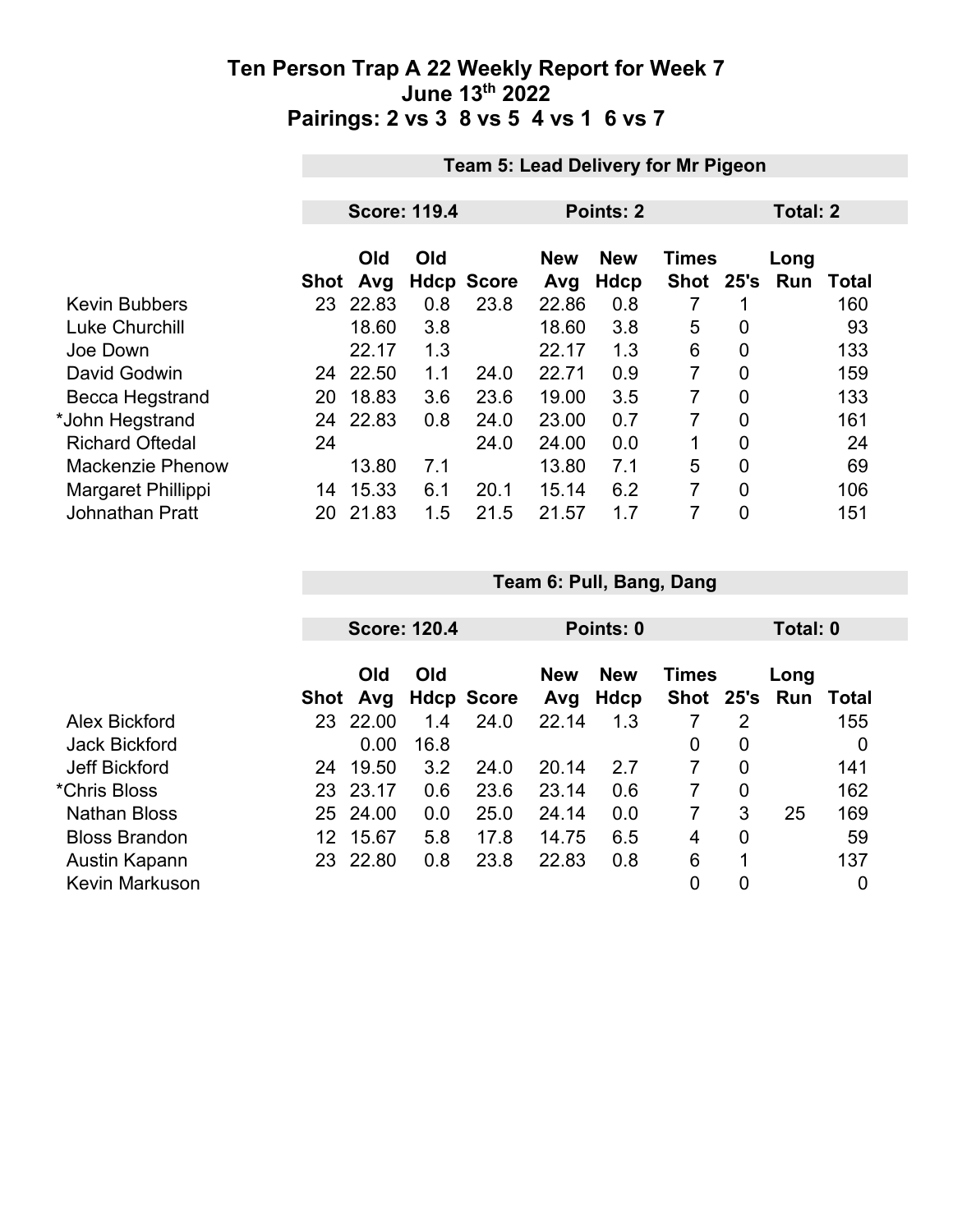|                    | <b>Team 7: Palmer Stained Glass</b> |                     |     |                   |            |                            |                |                |      |       |  |
|--------------------|-------------------------------------|---------------------|-----|-------------------|------------|----------------------------|----------------|----------------|------|-------|--|
|                    |                                     |                     |     |                   |            |                            |                |                |      |       |  |
|                    |                                     | <b>Score: 120.9</b> |     |                   | Points: 2  |                            |                | Total: 2       |      |       |  |
|                    |                                     | Old<br>Old          |     |                   | <b>New</b> | <b>New</b><br><b>Times</b> |                |                | Long |       |  |
|                    | Shot                                | Avg                 |     | <b>Hdcp Score</b> | Avg        | Hdcp                       | <b>Shot</b>    | 25's           | Run  | Total |  |
| Aaron Aaron        |                                     | 17.75               | 4.4 |                   | 17.75      | 4.4                        | 4              | $\overline{0}$ |      | 71    |  |
| <b>Jake Buhman</b> | 21                                  | 20.17               | 2.7 | 23.7              | 20.29      | 2.6                        |                |                |      | 142   |  |
| <b>Dick Dick</b>   | 19                                  | 22.50               | 1.1 | 20.1              | 22.00      | 1.4                        |                | 0              |      | 154   |  |
| Ed Ed              | 23                                  | 22.67               | 0.9 | 23.9              | 22.71      | 0.9                        | 7              | 1              |      | 159   |  |
| Paul Krzyka        | 24                                  | 22.50               | 1.1 | 24.0              | 22.71      | 0.9                        | $\overline{7}$ | 0              |      | 159   |  |
| <b>Mike Mike</b>   | 23                                  | 17.83               | 4.3 | 24.0              | 18.57      | 3.8                        | 7              | $\overline{0}$ |      | 130   |  |
| Al Palmer          | 19                                  | 19.00               | 3.5 | 22.5              | 19.00      | 3.5                        | $\overline{7}$ | 0              |      | 133   |  |
| *Shawn Palmer      | 25                                  | 22.67               | 0.9 | 25.0              | 23.00      | 0.7                        | 7              | $\overline{2}$ | 50   | 161   |  |
| Roy Roy            | 23                                  | 20.67               | 2.3 | 24.0              | 21.00      | 2.1                        | 7              | 0              |      | 147   |  |

| Team 8: League average |                     |  |  |           |                                                  |  |          |   |
|------------------------|---------------------|--|--|-----------|--------------------------------------------------|--|----------|---|
|                        |                     |  |  |           |                                                  |  |          |   |
|                        | <b>Score: 119.3</b> |  |  | Points: 0 |                                                  |  | Total: 0 |   |
| Old                    | Old                 |  |  | New New   | Times                                            |  | Long     |   |
|                        |                     |  |  |           | Shot Avg Hdcp Score Avg Hdcp Shot 25's Run Total |  |          |   |
|                        |                     |  |  |           |                                                  |  |          | 0 |
|                        |                     |  |  |           |                                                  |  |          |   |

| Super Shooters: Leo Brand |                     | 50 |
|---------------------------|---------------------|----|
|                           | John Oyen           | 25 |
|                           | Erin Quaranta       | 25 |
|                           | <b>Nathan Bloss</b> | 25 |
|                           | <b>Shawn Palmer</b> | 50 |
|                           |                     |    |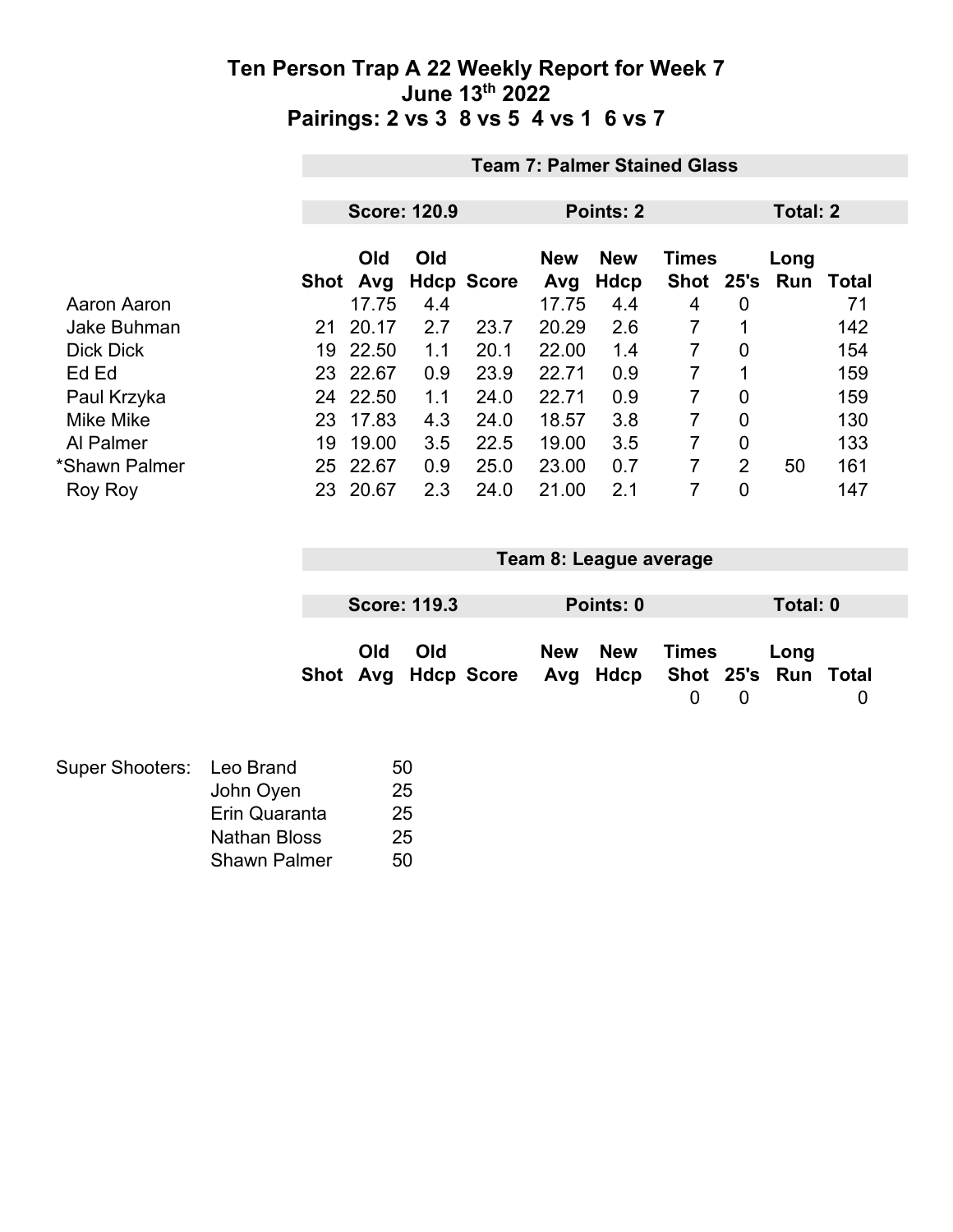# **Ten Person Trap A 22 Team Standings through week 7**

| Team 7 | <b>Palmer Stained Glass</b>        | 2.0 |
|--------|------------------------------------|-----|
| Team 5 | <b>Lead Delivery for Mr Pigeon</b> | 2.0 |
| Team 4 | <b>The Yotters</b>                 | 2.0 |
| Team 2 | <b>Dunham</b>                      | 2.0 |
| Team 8 | League average                     | 0.0 |
| Team 6 | Pull, Bang, Dang                   | 0.0 |
| Team 3 | <b>Fire Shots</b>                  | 0.0 |
| Team 1 | <b>Mc Metalfab</b>                 | 0.0 |
|        |                                    |     |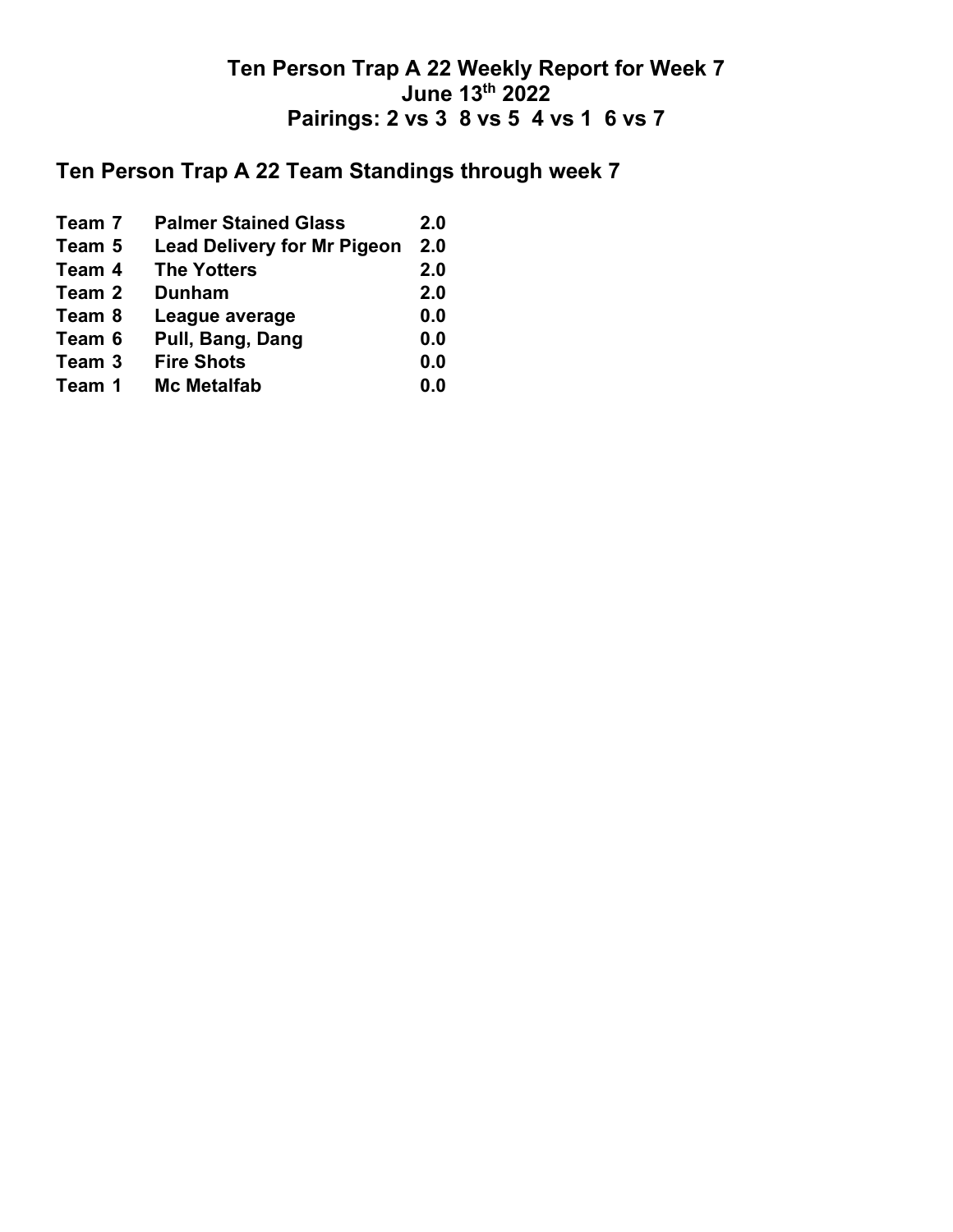## **Ten Person Trap A 22 Total Target Leaders Through Week 7**

| Shooter                | Total | Avg   |                | Rounds Straights Team |                             |
|------------------------|-------|-------|----------------|-----------------------|-----------------------------|
| <b>Nathan Bloss</b>    | 169   | 24.14 | 7              | 3                     | Pull, Bang, Dang            |
| Leo Brand              | 169   | 24.14 | $\overline{7}$ | 4                     | Mc Metalfab                 |
| <b>Tony Brand</b>      | 165   | 23.57 | $\overline{7}$ | 1                     | Mc Metalfab                 |
| <b>Cory Greene</b>     | 164   | 23.43 | $\overline{7}$ | $\overline{2}$        | Mc Metalfab                 |
| <b>Wade Williams</b>   | 163   | 23.29 | $\overline{7}$ | 1                     | Dunham                      |
| <b>Shawn Bradley</b>   | 163   | 23.29 | 7              | $\overline{2}$        | The Yotters                 |
| <b>Steve Lorr</b>      | 163   | 23.29 | $\overline{7}$ | $\overline{2}$        | <b>The Yotters</b>          |
| <b>Aaron Peltier</b>   | 163   | 23.29 | $\overline{7}$ | $\overline{2}$        | <b>The Yotters</b>          |
| <b>Chris Bloss</b>     | 162   | 23.14 | $\overline{7}$ | 0                     | Pull, Bang, Dang            |
| John Hegstrand         | 161   | 23.00 | $\overline{7}$ | 0                     | Lead Delivery for Mr Pigeon |
| <b>Shawn Palmer</b>    | 161   | 23.00 | $\overline{7}$ | $\overline{2}$        | <b>Palmer Stained Glass</b> |
| Dave Brady             | 160   | 22.86 | $\overline{7}$ | $\mathbf 0$           | Dunham                      |
| <b>Kevin Bubbers</b>   | 160   | 22.86 | $\overline{7}$ | 1                     | Lead Delivery for Mr Pigeon |
| Ed Ed                  | 159   | 22.71 | $\overline{7}$ | 1                     | <b>Palmer Stained Glass</b> |
| David Godwin           | 159   | 22.71 | $\overline{7}$ | 0                     | Lead Delivery for Mr Pigeon |
| Paul Krzyka            | 159   | 22.71 | $\overline{7}$ | 0                     | <b>Palmer Stained Glass</b> |
| Erin Quaranta          | 157   | 22.43 | $\overline{7}$ | $\overline{2}$        | <b>The Yotters</b>          |
| Jason Amundsen         | 156   | 22.29 | $\overline{7}$ | 1                     | <b>The Yotters</b>          |
| <b>Alex Bickford</b>   | 155   | 22.14 | $\overline{7}$ | $\overline{2}$        | Pull, Bang, Dang            |
| <b>Dick Dick</b>       | 154   | 22.00 | $\overline{7}$ | $\mathbf 0$           | <b>Palmer Stained Glass</b> |
| <b>Mark Ellers</b>     | 154   | 22.00 | $\overline{7}$ | 0                     | Mc Metalfab                 |
| John Oyen              | 154   | 22.00 | $\overline{7}$ | 1                     | <b>The Yotters</b>          |
| <b>Todd Lindorff</b>   | 153   | 21.86 | $\overline{7}$ | 0                     | <b>Fire Shots</b>           |
| <b>Jerry Mertes</b>    | 152   | 21.71 | $\overline{7}$ | 0                     | Mc Metalfab                 |
| <b>Johnathan Pratt</b> | 151   | 21.57 | $\overline{7}$ | 0                     | Lead Delivery for Mr Pigeon |
| Jason Kong             | 149   | 21.29 | $\overline{7}$ | 0                     | Dunham                      |
| Roy Roy                | 147   | 21.00 | $\overline{7}$ | 0                     | <b>Palmer Stained Glass</b> |
| Lucas Sook             | 146   | 20.86 | $\overline{7}$ | 0                     | Dunham                      |
| <b>Brian Burke</b>     | 143   | 20.43 | $\overline{7}$ | $\mathbf 0$           | Dunham                      |
| <b>Jake Buhman</b>     | 142   | 20.29 | 7              | 1                     | <b>Palmer Stained Glass</b> |
| Dave West              | 141   | 20.14 | 7              | 0                     | Mc Metalfab                 |
| <b>Jeff Bickford</b>   | 141   | 20.14 | $\overline{7}$ | 0                     | Pull, Bang, Dang            |
| <b>Mark Azure</b>      | 140   | 20.00 | $\overline{7}$ | 0                     | Dunham                      |
| <b>Barb Yotter</b>     | 138   | 19.71 | $\overline{7}$ | 0                     | <b>The Yotters</b>          |
| <b>Terry Raboin</b>    | 138   | 19.71 | 7              | 0                     | <b>The Yotters</b>          |
| Austin Kapann          | 137   | 22.83 | 6              | 1                     | Pull, Bang, Dang            |
| <b>Derick Podratz</b>  | 135   | 19.29 | $\overline{7}$ | 0                     | Dunham                      |
| Becca Hegstrand        | 133   | 19.00 | $\overline{7}$ | 0                     | Lead Delivery for Mr Pigeon |